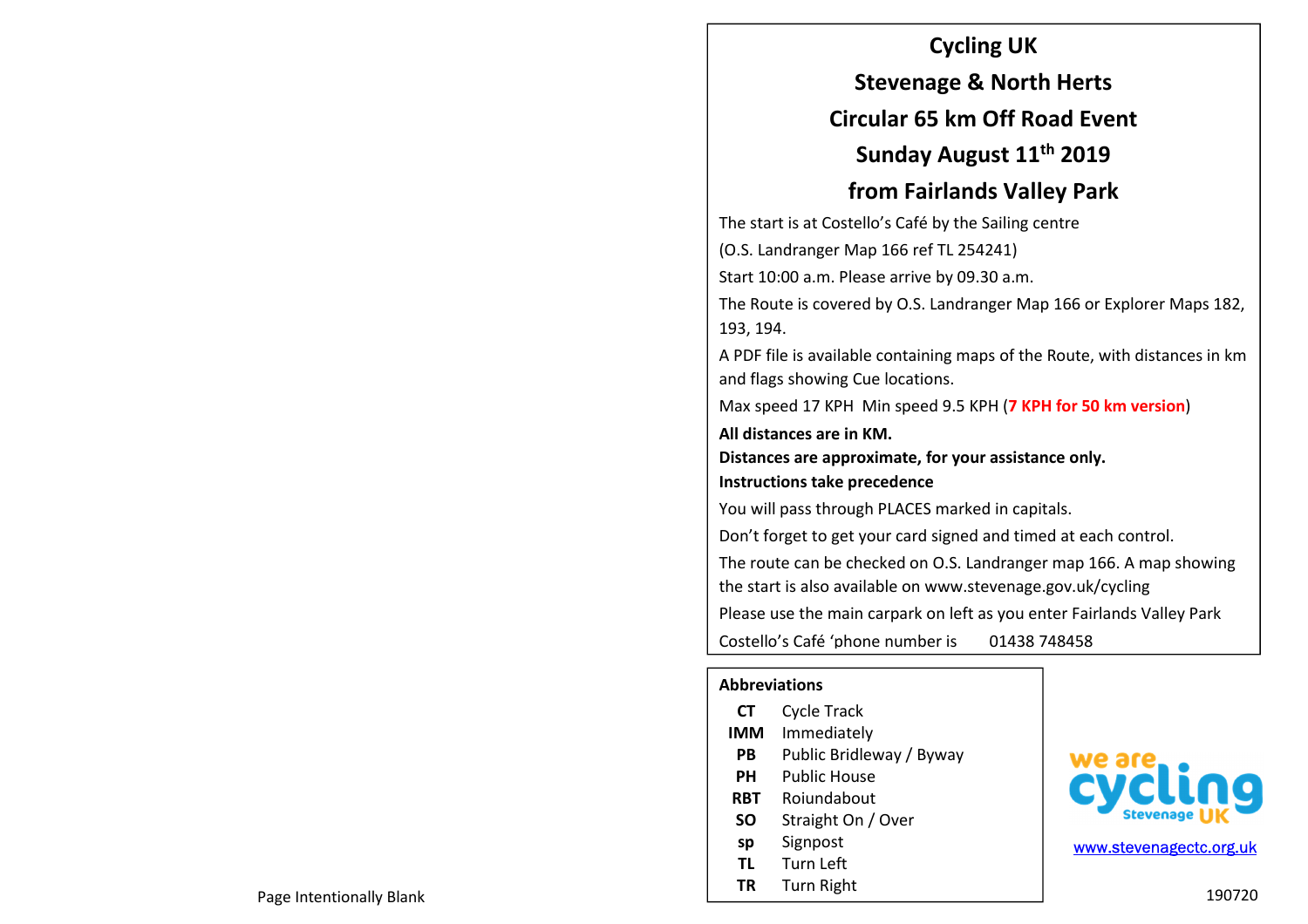| <b>Num</b>       | Prev | Type          | Note                                                                                | <b>Dist</b> |
|------------------|------|---------------|-------------------------------------------------------------------------------------|-------------|
| 1.               | 0.0  | ۰             | Start of route                                                                      | 0.0         |
| $\overline{2}$ . | 0.0  | $\leftarrow$  | TL onto CT to Six Hills Way underpass                                               | 0.0         |
| 3.               | 1.1  | ←             | TL on CT, through underpass                                                         | 1.2         |
| 4.               | 0.2  | $\rightarrow$ | TR on CT, then TR into WHOMERLEY WOOD.<br>Note - entrance is narrow & easy to miss! | 1.4         |
| 5.               | 0.2  | $\leftarrow$  | TL on trail, remain on main trail through wood                                      | 1.6         |
| 6.               | 0.9  | ←             | TL at trail junction                                                                | 2.5         |
| 7.               | 0.1  | ←             | Exit wood, TL onto CT, follow towards Roebuck                                       | 2.6         |
| 8.               | 1.1  | t             | TR onto Roebuck Gate, then IMM TL onto<br><b>Hertford Rd</b>                        | 3.6         |
| 9.               | 0.5  | $\rightarrow$ | <b>TR onto Kimbolton Crescent</b>                                                   | 4.1         |
| 10.              | 0.1  | →             | TR up verge onto trail by fence                                                     | 4.2         |
| 11.              | 0.8  | $\leftarrow$  | TL onto PB, then TR onto Hertford Rd                                                | 5.0         |
| 12.              | 0.3  | $\rightarrow$ | TR through Cardiff Close to PB                                                      | 5.4         |
| 13.              | 0.6  | $\bullet$     | TR onto Watton Rd, then TL onto PB                                                  | 6.0         |
| 14.              | 1.0  | $\ddagger$    | SO onto Bragbury Lane to DATCHWORTH                                                 | 6.9         |
| 15.              | 1.0  | ـــ           | TL onto Raffin Green Lane                                                           | 7.9         |
| 16.              | 0.8  | ∸             | <b>TR</b> onto PB                                                                   | 8.7         |
| 17.              | 1.1  | L             | Take care crossing Watton Rd!                                                       | 9.7         |
| 18.              | 0.0  | t             | SO over Watton Rd, up verge onto PB across field                                    | 9.7         |
| 19.              | 0.3  | -             | TR on PB after hedge, then TL onto Back Lane,<br>for 2.7 km in BRAMFIELD WOOD       | 10.0        |
| 20.              | 0.3  | L             | Loose rocks at bottom of hill!                                                      | 10.3        |
| 21.              | 2.5  | -             | TL onto PB                                                                          | 12.8        |
| 22.              | 0.5  | $\ddagger$    | SO over Gobions Lane to PB                                                          | 13.3        |
| 23.              | 0.8  | <b>1</b>      | TL onto Main Rd                                                                     | 14.1        |

14.1 kilometers. +125/-155 meters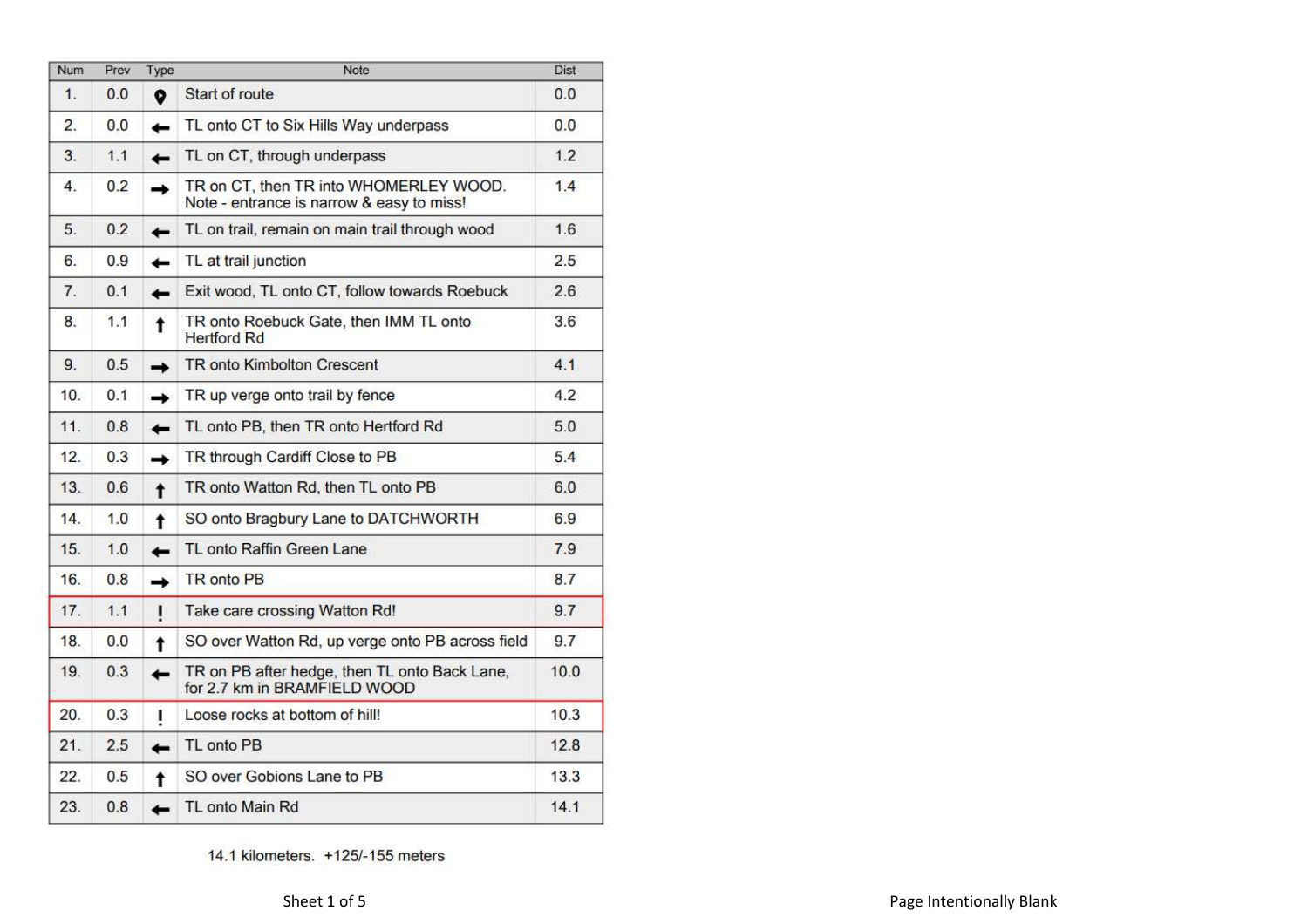# **Circular 65km Off Road Event**

| Num | Prev | Type                | Note                                                                               | Dist |
|-----|------|---------------------|------------------------------------------------------------------------------------|------|
| 47. | 0.0  | ı                   | Underpass with LOW ceiling!                                                        | 26.2 |
| 48. | 0.1  | →                   | TL onto Thornton St, TR onto The Folly, TR onto<br>Fore St in HERTFORD             | 26.3 |
| 49. | 0.4  | ı                   | Narrow road, vehicles in opposite direction!                                       | 26.7 |
| 50. | 0.1  | $\leftarrow$        | TL onto Parliament Square                                                          | 26.8 |
| 51. | 0.1  | $\rightarrow$       | TR to central reservation, then TR and IMM TL to<br>Castle St and pelican crossing | 26.9 |
| 52. | 0.2  | ţ                   | Pelican crossing, busy road!                                                       | 27.1 |
| 53. | 0.0  | $\ddot{\mathbf{r}}$ | TR on cyclepath, TL onto West St                                                   | 27.2 |
| 54. | 0.5  | $\rightarrow$       | TR on track towards Cole Green Way                                                 | 27.6 |
| 55. | 0.2  | $\leftarrow$        | TR at gate, onto Cole Green Way CT                                                 | 27.9 |
| 56. | 0.2  | $\rightarrow$       | R at CT junction, follow for 5.9 km                                                | 28.1 |
| 57. | 2.1  | $\ddagger$          | SO over lane and continue on CT                                                    | 30.2 |
| 58. | 3.8  | ↠                   | SO over Cole Green Lane and IMM TR onto CT<br>for 1.6 km in WELWYN GARDEN CITY     | 34.0 |
| 59. | 1.5  | $\ddagger$          | 2nd exit at 1st RBT, IMM 2nd exit at 2nd RBT<br>onto Herns Lane, TL onto Daniells  | 35.5 |
| 60. | 0.6  | ↠                   | SO onto CT. Caution - loose surface. TR on CT<br>and through underpass             | 36.2 |
| 61. | 0.8  | $\leftarrow$        | TL on CT after Lagoon                                                              | 36.9 |
| 62. | 0.2  | ŧ                   | TR onto Crookhams, TL onto Pond Field, TL onto<br>Lombards, TR onto Sloansway      | 37.1 |
| 63. | 0.6  | t                   | TR onto Haldens, TL at roundabout onto Blythway                                    | 37.7 |
| 64. | 0.3  | t                   | TR onto The Swallows, then TL to path                                              | 38.0 |
| 65. | 0.2  | $\ddagger$          | TL then TR on path                                                                 | 38.1 |
| 66. | 0.2  | ←                   | TL onto Hertford Rd in DIGSWELL                                                    | 38.4 |
| 67. | 0.2  | $\rightarrow$       | TR onto Harmer Green Lane, TR onto PB                                              | 38.6 |
| 68. | 0.5  | ←                   | TL at PB junction, to Pennyfathers Lane                                            | 39.1 |

13.0 kilometers. +102/-60 meters

| Num | Prev | Type                | Note                                                                          | Dist |
|-----|------|---------------------|-------------------------------------------------------------------------------|------|
| 69. | 0.9  | $\ddagger$          | TL onto Pennyfathers Lane, TR onto Harmer<br>Green Lane                       | 40.0 |
| 70. | 0.6  | ←                   | TL onto bridleway, into HARMERGREEN WOOD                                      | 40.6 |
| 71. | 0.1  | $\ddagger$          | TL at PB junction, then TR at PB junction                                     | 40.7 |
| 72. | 0.4  | →                   | TR at PB junction                                                             | 41.1 |
| 73. | 1.0  | $\ddagger$          | SO onto Robbery Bottom Lane, then onto<br><b>Bridgers Path</b>                | 42.2 |
| 74. | 0.6  | t                   | TR onto Mardley Hill, TL onto Heath Rd to<br><b>MARDLEYHEATH</b>              | 42.8 |
| 75. | 0.5  | t                   | TR onto PB in Mardleyheath, then IMM TL                                       | 43.3 |
| 76. | 0.3  | t                   | SO then TR at PB junctions, follow trail to A1<br>underpass                   | 43.6 |
| 77. | 0.4  | $\ddagger$          | SO onto Normans Lane, TL onto Spinney Lane,<br>then TR onto Rabley Heath Lane | 44.0 |
| 78. | 1.0  | →                   | TR onto Slip Lane, by PH                                                      | 45.0 |
| 79. | 1.5  | $\ddagger$          | TL onto Park Lane, TR onto Hitchin Lane                                       | 46.5 |
| 80. | 1.2  | ı                   | Caution crossing Hitchin Road!                                                | 47.7 |
| 81. | 0.0  | $\ddot{\mathbf{r}}$ | TR onto Hitchin Rd, TL onto Three Houses Lane                                 | 47.7 |
| 82. | 0.8  | →                   | TR onto lane                                                                  | 48.6 |
| 83. | 1.2  | →                   | TR onto PB by SOOT WOOD and over field, TR<br>onto Langley Lane               | 49.8 |
| 84. | 1.3  | ï                   | Caution crossing London Rd!                                                   | 51.1 |
| 85. | 0.0  | $\ddagger$          | SO over London Rd onto Village St in LANGLEY                                  | 51.1 |
| 86. | 0.3  | t                   | SO onto PB, then TL at PB junction after gate                                 | 51.5 |
| 87. | 0.9  | ←                   | TL onto Kitching Lane, TL at junction, follow lane<br>for $1.6 \text{ km}$    | 52.4 |
| 88. | 1.6  | ←                   | TL onto track to Tittmus Farm                                                 | 54.0 |
| 89. | 0.4  | Ţ                   | Deep ruts!                                                                    | 54.4 |
| 90. | 1.6  | ←                   | TL in farmyard onto track to Sperberry Hill                                   | 56.0 |
|     |      |                     |                                                                               |      |

16.9 kilometers. +159/-169 meters